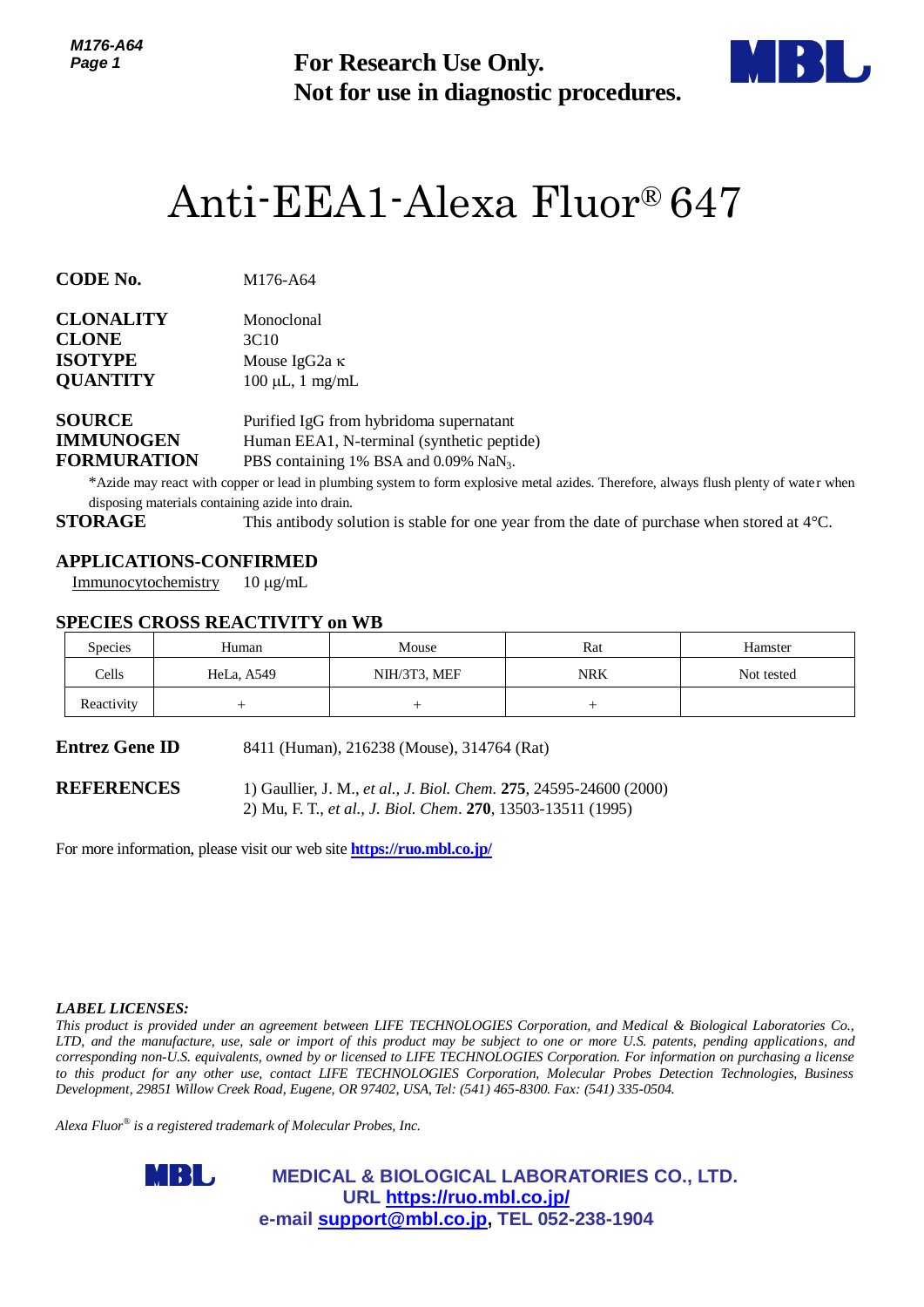## **RELATED PRODUCTS**

 $M175$ -A48 anti- $\alpha$ -Tubulin Alexa Fluor® 488 (2F9) M175-3 anti- $\alpha$ -Tubulin (2F9) M175-A59 anti- $\alpha$ -Tubulin Alexa Fluor® 594 (2F9) M175-A64 anti- $\alpha$ -Tubulin Alexa Fluor® 647 (2F9)  $PM054$  anti- $\alpha$ -Tubulin (polyclonal) M176-3 anti-EEA1 (3C10) M176-A48 anti-EEA1 Alexa Fluor® 488 (3C10) M176-A59 anti-EEA1 Alexa Fluor® 594 (3C10) PM062 anti-EEA1 (polyclonal) M178-3 anti-Calnexin (4F10) M178-A48 anti-Calnexin Alexa Fluor® 488 (4F10) M178-A59 anti-Calnexin Alexa Fluor® 594 (4F10) M178-A64 anti-Calnexin Alexa Fluor® 647 (4F10) PM060 anti-Calnexin (polyclonal) M181-3 anti-KDEL (1D5) PM059 anti-KDEL (polyclonal) M179-3 anti-GM130 (5G8) M179-A48 anti-GM130 Alexa Fluor® 488 (5G8) M179-A59 anti-GM130 Alexa Fluor® 594 (5G8) M179-A64 anti-GM130 Alexa Fluor® 647 (5G8) PM061 anti-GM130 (polyclonal) PM063 anti-COX4 (polyclonal) PM064 anti-Lamin B1 (polyclonal) D115-3 anti-CENP-A (3-19) PD030 anti-CENP-C (polyclonal) K0171-3 anti-CENP-E (1H12) PD031 anti-CENP-H (polyclonal) PD032 anti-CENP-I/hMis6 (polyclonal) D282-3 anti-CENP-K/ICEN37 (46F1) PD018 anti-CENP-K (polyclonal) D283-3 anti-CENP-L/ICEN33 (27E10) D284-3 anti-CENP-M/ICEN39 (23F6) D285-3 anti-CENP-N/ICEN32 (22F4) PD020 anti-CENP-O (polyclonal) D286-3 anti-CENP-T/ICEN22 (42F10) PD019 anti-CENP-50 (polyclonal) PD014 anti-LC3 (polyclonal) [WB] PD015 anti-LC3 (polyclonal) [IC] PM036 anti-LC3 (polyclonal) [WB, IP, IC, IHC, FCM] PM046 anti-LC3 (polyclonal) [WB, IC] M115-3 anti-LC3 (51-11) [WB] M152-3 anti-LC3 (4E12) [WB, IP, IC, FCM] M186-3 anti-LC3 (8E10) [WB] M162-3 anti-p62 (5F2) PM045 anti-p62 (polyclonal) PM066 anti-p62 C-terminal (polyclonal) WB: Western blotting IP: Immunoprecipitation

IC: Immunocytochemistry IHC: Immunohistochemistry FCM: Flow cytometry